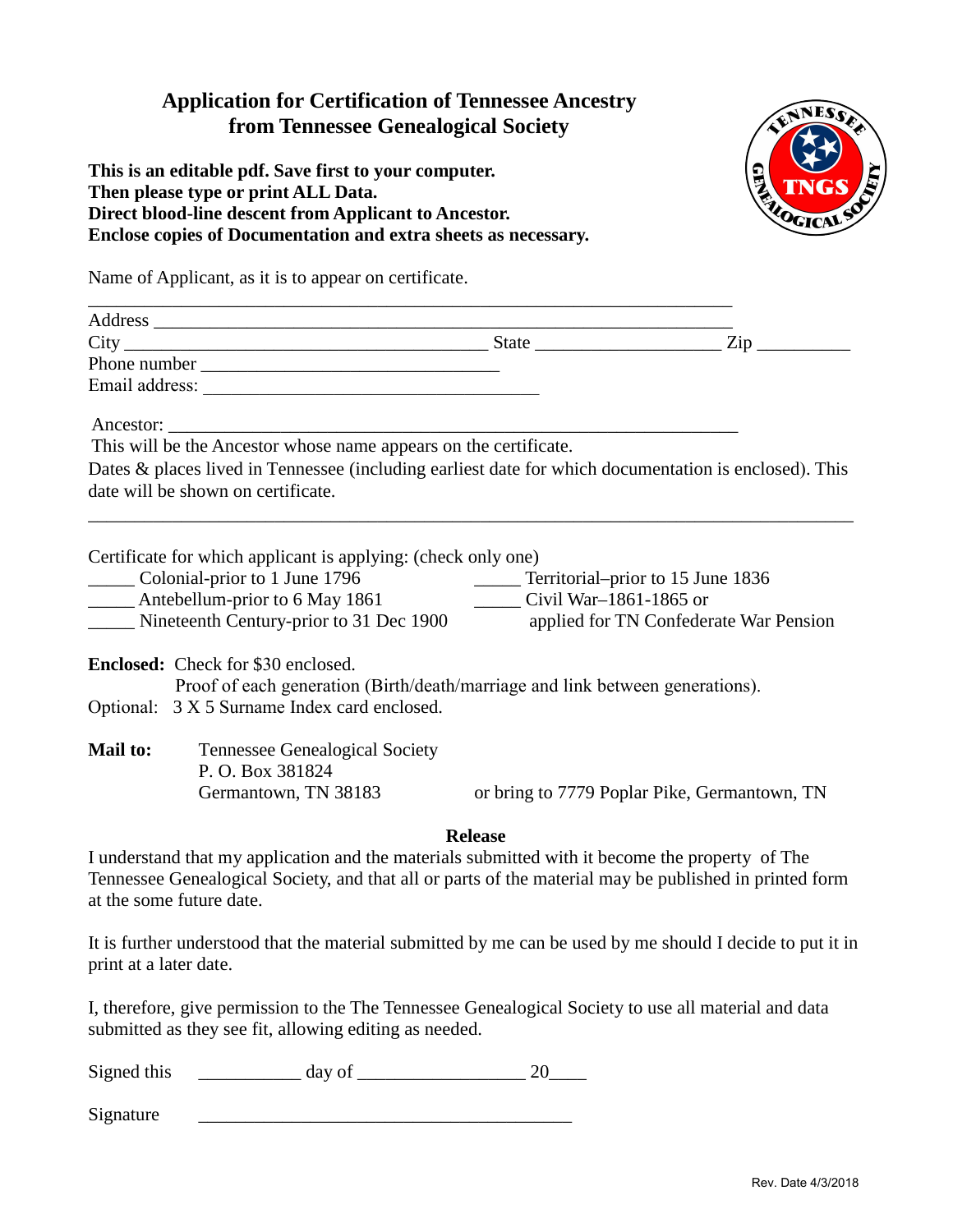#### Please use these genealogical conventions:

1. Dates should be date, month year

Example: 12 Apr 1882

2. For locations use: City or Town, County, State Abbreviation

Example: Nashville, Davidson Co, TN, or Davidson Co, TN, or TN

3. In Generations 2-12, List the Male first and followed by the Female.

4. Underline supporting data in red on the supporting documents.

#### $\mathbf{I}$ (full name) duly sworn was born on at  $(1)$  married on  $\qquad \qquad$  at  $\qquad \qquad$ to born on at died or divorced distribution of the state of the state of the state of the state of the state of the state of the state of the state of the state of the state of the state of the state of the state of the state of the  $\alpha$  married on  $\alpha$  at I am the child of  $2.$  born at Place 3. The said  $\qquad \qquad$ was the child of  $\frac{1}{2}$  born  $\frac{1}{2}$  at  $\frac{1}{2}$ **born** at a state of the state of the state of the state of the state of the state of the state of the state of the state of the state of the state of the state of the state of the state of the state of the state of the st died at on the Married Married was the child of **born** at Married Place 5. The said  $\qquad \qquad$ was the child of died at on the contract on the contract of the contract of the contract of the contract of the contract of the contract of the contract of the contract of the contract of the contract of the contract of the contract of the **born** at a state of the state of the state of the state of the state of the state of the state of the state of the state of the state of the state of the state of the state of the state of the state of the state of the st died at on the Married **Place** Place

### **Lineage**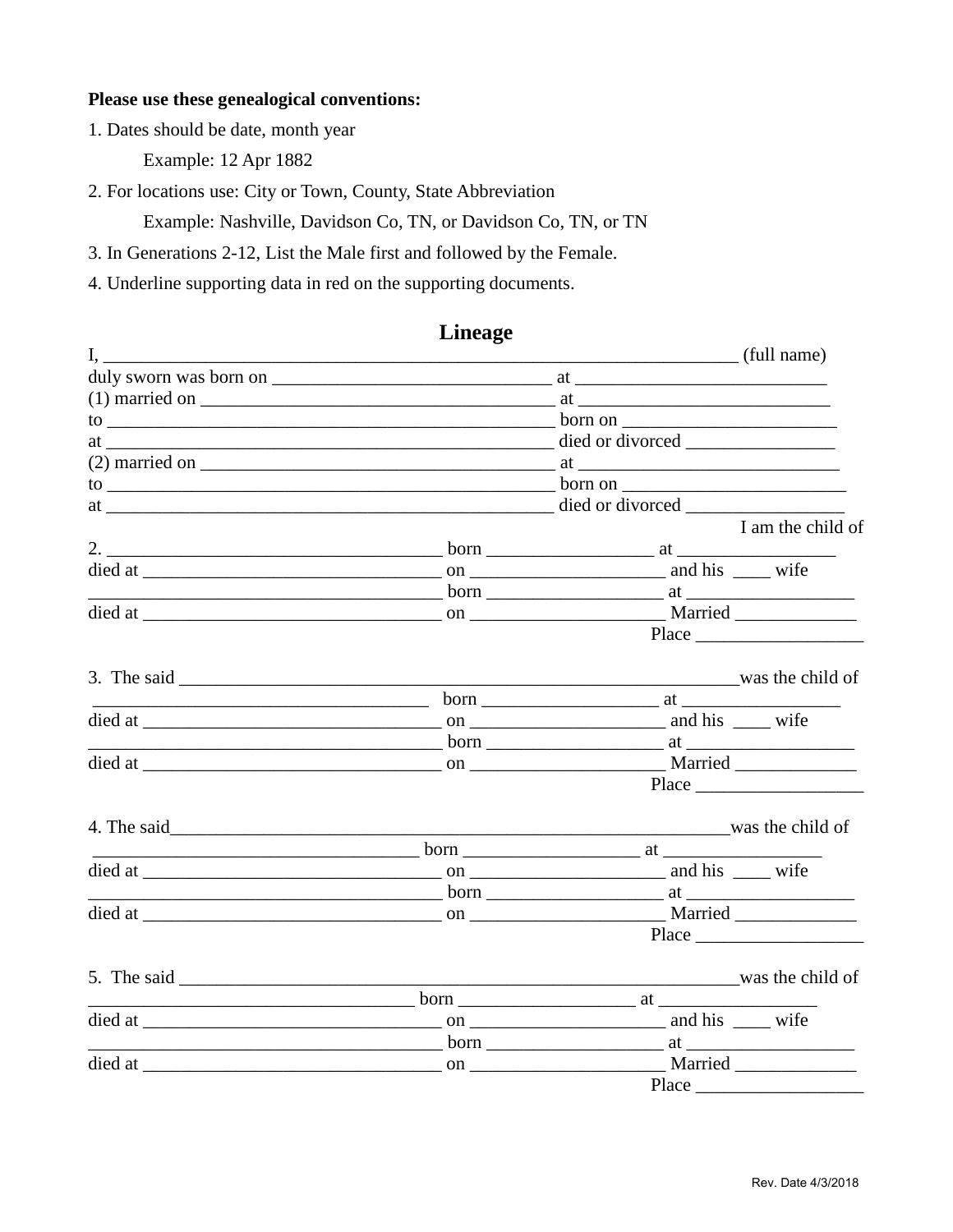|             |                                                                                                                                                                                                                                | was the child of |                  |
|-------------|--------------------------------------------------------------------------------------------------------------------------------------------------------------------------------------------------------------------------------|------------------|------------------|
|             |                                                                                                                                                                                                                                |                  |                  |
|             |                                                                                                                                                                                                                                |                  |                  |
|             |                                                                                                                                                                                                                                |                  |                  |
|             |                                                                                                                                                                                                                                |                  |                  |
|             |                                                                                                                                                                                                                                |                  | $Place \_$       |
|             |                                                                                                                                                                                                                                |                  |                  |
| 7. The said |                                                                                                                                                                                                                                |                  | was the child of |
|             |                                                                                                                                                                                                                                |                  |                  |
|             |                                                                                                                                                                                                                                |                  |                  |
|             |                                                                                                                                                                                                                                |                  |                  |
|             |                                                                                                                                                                                                                                |                  |                  |
|             |                                                                                                                                                                                                                                |                  |                  |
|             |                                                                                                                                                                                                                                |                  |                  |
|             |                                                                                                                                                                                                                                |                  | was the child of |
|             |                                                                                                                                                                                                                                |                  |                  |
|             |                                                                                                                                                                                                                                |                  |                  |
|             |                                                                                                                                                                                                                                |                  |                  |
|             |                                                                                                                                                                                                                                |                  |                  |
|             |                                                                                                                                                                                                                                |                  |                  |
|             |                                                                                                                                                                                                                                |                  |                  |
|             |                                                                                                                                                                                                                                |                  | was the child of |
|             |                                                                                                                                                                                                                                |                  |                  |
|             |                                                                                                                                                                                                                                |                  |                  |
|             | born 1.1 at 2.000 at 2.000 at 2.000 at 2.000 at 2.000 at 2.000 at 2.000 at 2.000 at 2.000 at 2.000 at 2.000 at 2.000 at 2.000 at 2.000 at 2.000 at 2.000 at 2.000 at 2.000 at 2.000 at 2.000 at 2.000 at 2.000 at 2.000 at 2.0 |                  |                  |
|             |                                                                                                                                                                                                                                |                  |                  |
|             |                                                                                                                                                                                                                                |                  |                  |
|             |                                                                                                                                                                                                                                |                  |                  |
|             |                                                                                                                                                                                                                                |                  |                  |
|             |                                                                                                                                                                                                                                |                  |                  |
|             |                                                                                                                                                                                                                                |                  |                  |
|             |                                                                                                                                                                                                                                |                  |                  |
|             |                                                                                                                                                                                                                                |                  |                  |
|             |                                                                                                                                                                                                                                |                  |                  |
|             |                                                                                                                                                                                                                                |                  |                  |
|             | 11. The said was the child of                                                                                                                                                                                                  |                  |                  |
|             |                                                                                                                                                                                                                                |                  |                  |
|             |                                                                                                                                                                                                                                |                  |                  |
|             |                                                                                                                                                                                                                                |                  |                  |
|             |                                                                                                                                                                                                                                |                  |                  |
|             |                                                                                                                                                                                                                                |                  |                  |
|             |                                                                                                                                                                                                                                |                  | Place            |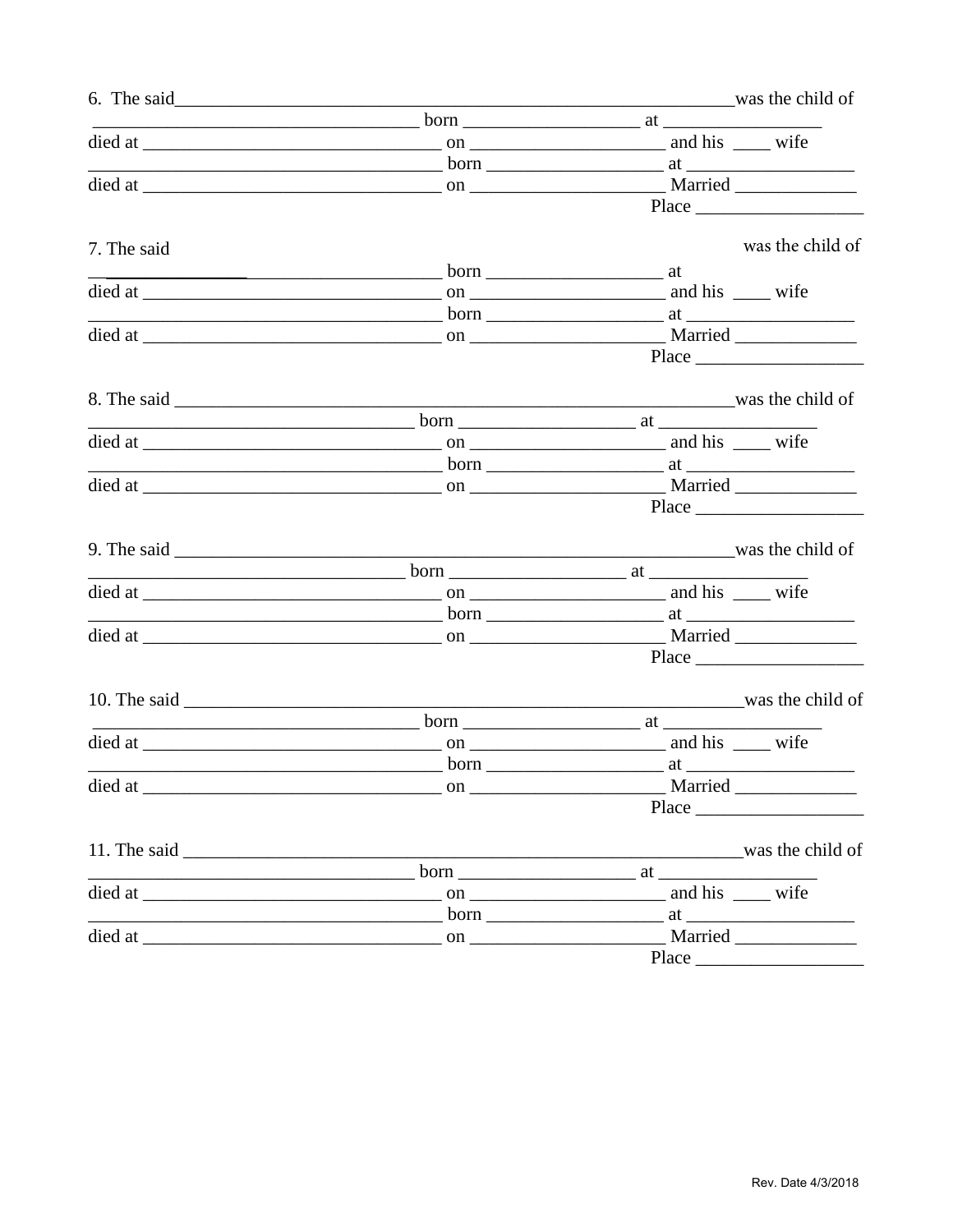#### **REFERENCES FOR LINEAGE**

Give below documentation for EACH statement of Birth, Marriage, Death dates and places and connections between generations from the applicant through to the ancestor. Published authorities should be cited by title, author, date of publication, volume and page number. Send one photocopy of each piece of evidence. Proofs for line of descent comprise wills, administrations, deeds, church, town and court records, Bible records, census and pension records, tombstone inscriptions, documented genealogies, and such other records. TRADITION is NOT acceptable.

## \*\* *If any other Historic facts can be proven, please share on another page with copied documentation. for example children's names.(from will)*\*\*

Gen 1

Gen 2

Gen 3

Gen 4

Gen 5

Gen 6